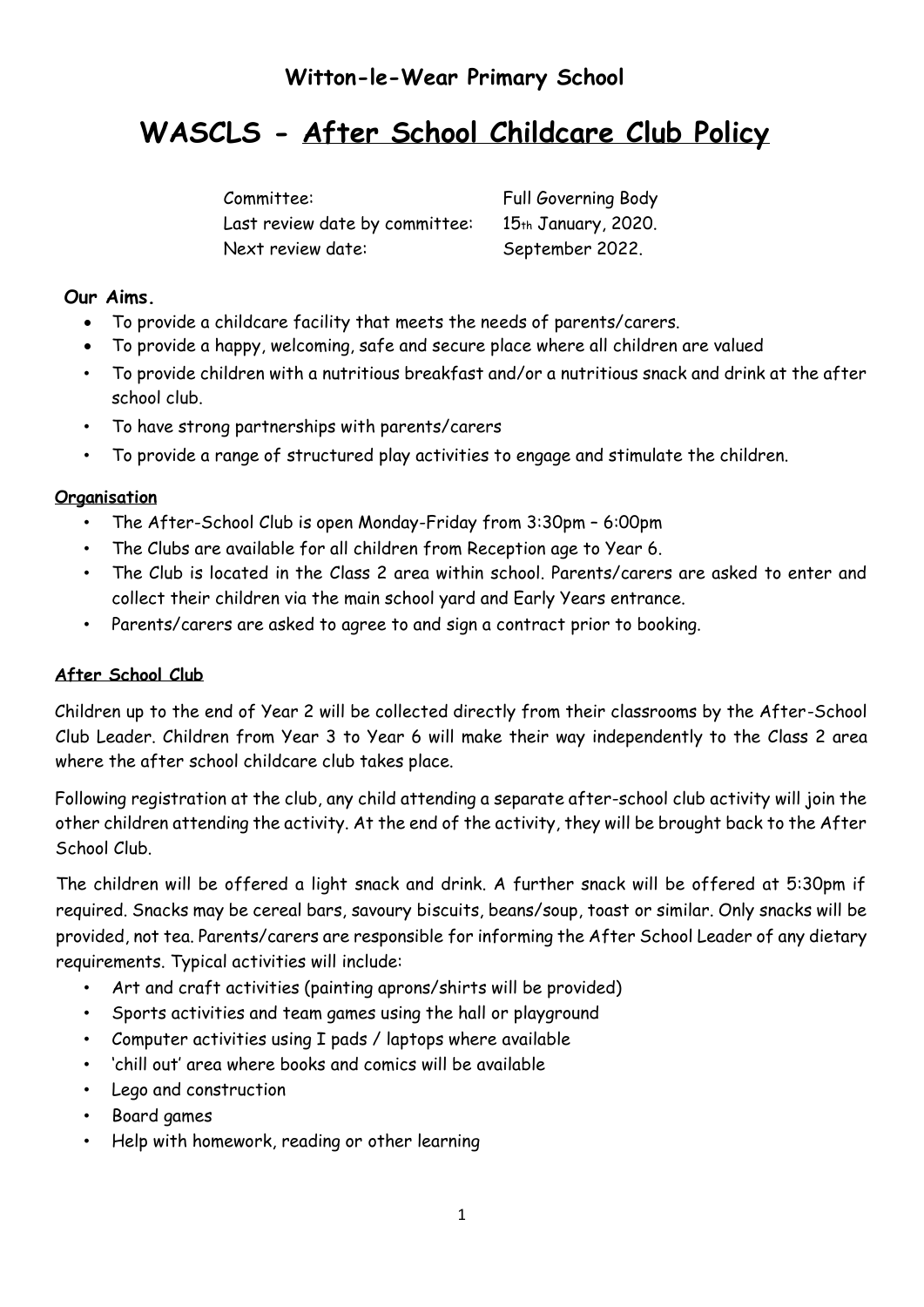Parents/carers may donate toys and games to the After-School Club but children should not bring anything valuable from home.

The After School Childcare Club is not responsible for the loss or damage to any items brought from home.

#### **Behaviour**

The school rules and behaviour policy will be followed to ensure consistency for the children at club. We expect good behaviour and respect for others. We use various techniques to encourage good behaviour including praise and rewards such as stickers and certificates.

The After School Club reserve the right to withdraw the service if a child's behaviour is consistently unacceptable or inappropriate.

#### **Booking After School Club**

It is **essentia**l that pupils are booked into the After School Club by at **least 5:30pm of the day before**  the session required**.** Booking may be made by telephone or text message to the After School Club or by using the designated e mail for the club. All documents are available from Miss Jones, the After School Club Leader, **NOT** from the school office. Similarly, bookings must be made through the dedicated After School Club telephone number or e mail , **NOT** the school office. If a message is left in order to make a booking, parents/carers **must await a reply to confirm a place is available.**

There are a limited number of places available and therefore will be allocated on a first-come, first served basis. In an emergency, a child may be booked into the After School Club on the same day but only if it is confirmed that a place is available.

Documents may also be downloaded from the school website. All information provided remains confidential.

Miss Jones will take the lead on planning, provision of snacks, coordination of bookings and payment. Miss Jones will run the after school club every Monday, Wednesday, Thursday and Friday. Miss Brown will also work on Mondays through to Wednesdays and Mrs Forsyth will help run the after school club every Thursday and Friday.

**The direct number for the After School Club is: 07766 244561 eMail is: l.jones300@wittonlewear.net**

# **Collection from the After School Club**

Collection will be from the Class 2 entrance. On collection, parents/carers are asked to sign their child out and record the time that they leave. Parents are asked to knock at the door if they arrive early to pick up their child. If there is no answer eg due to the children being outside, then parents are asked to ring the After School Club phone number. Children will only be handed over to the person(s) indicated on the registration form. If any other person is collecting the child, the Leader should be notified in advance .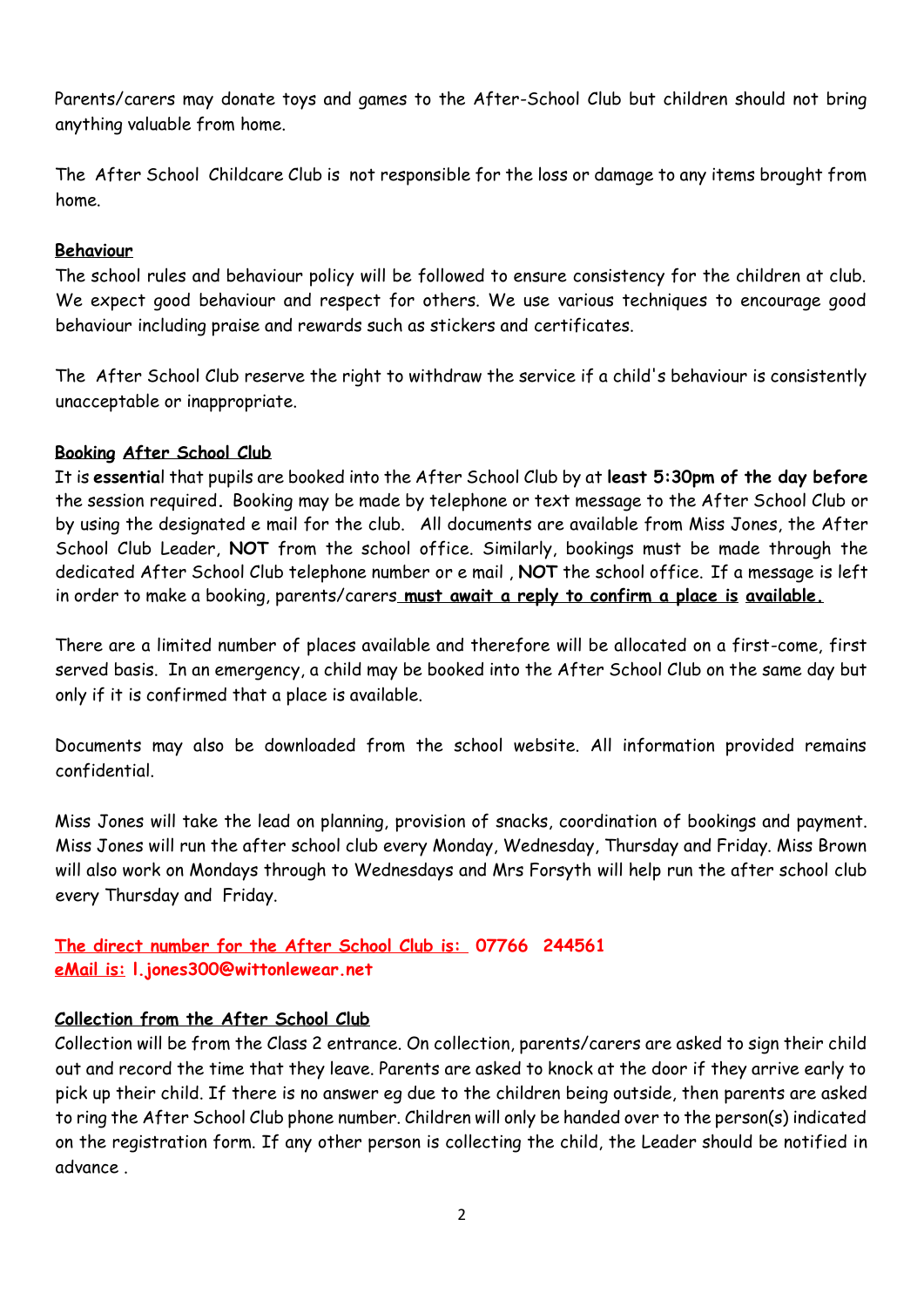#### **Fees and Payment**

All payments for the After School Club must be made directly to Miss Jones, NOT the school office.

# **After School Club fees: 3:30pm-6.00 pm = £6.00 NB: late collection after 6pm will result in additional fee of £5 to cover staffing costs.**

- Fees are payable (weekly) in advance.
- Fees can be paid by cheque or cash. Please make cheques payable to Durham County Council.
- Payment can also be made via our Parent Pay system.
- If a late booking is made to the After School Club, payment MUST be made at the end of the session.
- If cash is being paid on arrival then the correct change is expected.
- All payments will be receipted if required. Please request this from Miss Jones at the school.

If, for some reason, payment is not on collection from the After School Club, then payment **MUST**  be received **within one school day**. If payment is not received within one school day, parents/carers will forfeit the opportunity to use the club for their child.

# **NO BOOKINGS OR PAYMENTS WILL BE TAKEN AT THE SCHOOL OFFICE UNLESS A PARENT HAS BEEN UNABLE TO MAKE CONTACT THROUGH THE MOBILE PHONE OR IN AN EMERGENCY.**

Fees will be reviewed annually by the Governors to ensure costs are suitable and relevant on a yearly basis..

# **Cancellation**

•

The only cause for cancellation would be school closure due to adverse weather conditions or problems with the school building e.g. no heating or water supplies. In the event of closure:

- A member of school staff will endeavour to contact individuals by telephone by 7.30am
- During adverse weather conditions school closure will be reported on the Durham County Council website and all parents are contacted via Teachers 2 Parents.

# **Refunds**

There will be no credits, refunds or alternative sessions for sessions booked but not used, even in the case of your child being off school sick. However, if the school cancels the club, a refund will be offered or the chance to carry payment forward into the next week.

# **Late Collection from After School Club**

Collection after 6:00pm will incur an extra charge of £5.00

# **Staffing**

Staffing follows a ratio of 1:8. If a member of staff is absent, she will contact the Head teacher in order for a replacement to be arranged. There is always another member of teaching staff on site to support in case of emergencies or other incidents until the After School Club closes at 6:00pm.